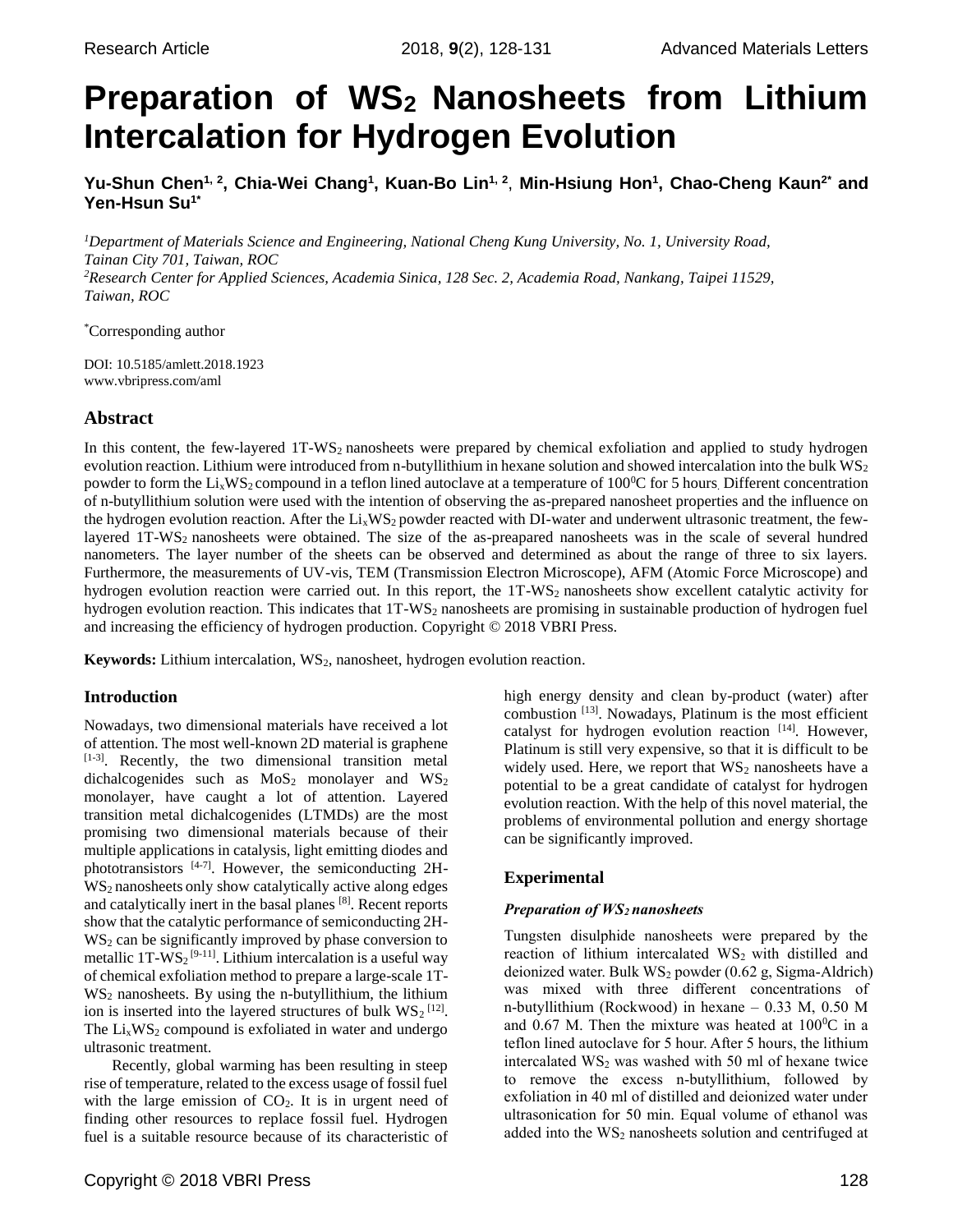

Fig. 1. The illustration of WS<sub>2</sub> nanosheets preparation and water splitting reaction.

6,000 rpm for 20 min. The unexfoliated materials in the bottom of tube were removed and repeated the centrifugation procedure. The supernatant was then centrifuged at 14,000 with 95 % of ethanol solution several times to remove lithium cations. At least, the  $WS_2$ nanosheets were dispersed in ethanol.

## *Electrochemistry measurement of WS<sup>2</sup> nanosheets*

The  $WS_2$  nanosheets were dispersed in ethanol with 3 % of PEDOT:PSS in H<sub>2</sub>O and were transferred on the ITO substrate. The electrolyte was prepared by mixing 0.2 M KHCO<sub>3</sub> water solution with methanol  $(1:1$  in volume).The efficiency (η) of photoelectrochemical water splitting was evaluated according to the following equation  $^{[15]}:$ 

$$
\eta(\%) = \frac{(1.229 - |Vbias|) \times I}{Pt} \times 100\%,
$$

where  $\eta$  is the photoelectric conversion efficiency, I is the photocurrent density at V bias, Pt is the intensity of incident solar light. The illustration of the experiment is show in the **Fig. 1.**

# **Results and discussion**

## *Crystalline Structure and Morphology Characteristic of WS<sup>2</sup> nanosheets*

From the SEM image in Fig. 2, the bulk  $WS_2$  lateral size is 2-5  $\mu$ m. In contrast with substrate, the bulk WS<sub>2</sub> is multilayer stacking together. By the method of solvothermal, the lithium is intercalated into the interlayer of bulk WS<sub>2</sub> and the van der Waals force between each layer is decreased [16]. The interlayer distance is then expanded by the lithium intercalation. After the insertion of lithium, the  $Li<sub>x</sub>WS<sub>2</sub>$  compound is reacted with H<sub>2</sub>O to generate hydrogen gas under ultrasonication $[17]$ . The exfoliation is enhanced by the hydrogen gas and ultrasonication. The TEM image of three different concentration of n-butyllithium (0.33 M, 0.50 M and 0.67 M) is shown in **Fig. 3.** From the **Fig. 3,** the  $WS_2$ nanosheets are almost transparent which indicates that the  $WS_2$  nanosheets contain few layer  $^{[18]}$ . The lateral sizes of WS<sup>2</sup> nanosheets are about 100-200 nm. The thickness of  $WS<sub>2</sub>$  nanosheets were determined by AFM. The height profile of  $WS_2$  nanosheets shows the step inside the  $WS_2$ 

nanosheets with height different around 2-6 nm, as shown in **Fig. 4.** The exfoliation method which we choice in this content is possible to fold the  $WS_2$  naosheets. We suggest that  $WS_2$  nanosheets are folded and make the different of height inside the  $WS_2$  nanosheets.



Fig. 2. Scanning electron microscopic images of bulk WS<sub>2</sub>



Fig. 3. Transmission electron microscopic images of  $WS_2$  nanosheets from different concentration of n-butyllithium. (a) 0.33 M (b) 0.50 M (c) 0.67 M



Fig. 4. Atomic Force Microscope image and height profile of  $WS_2$ nanosheets from different concentration of n- butyllithium. (a1, a2) 0.33 M (b1, b2) 0.50 M (c1, c2) 0.67 M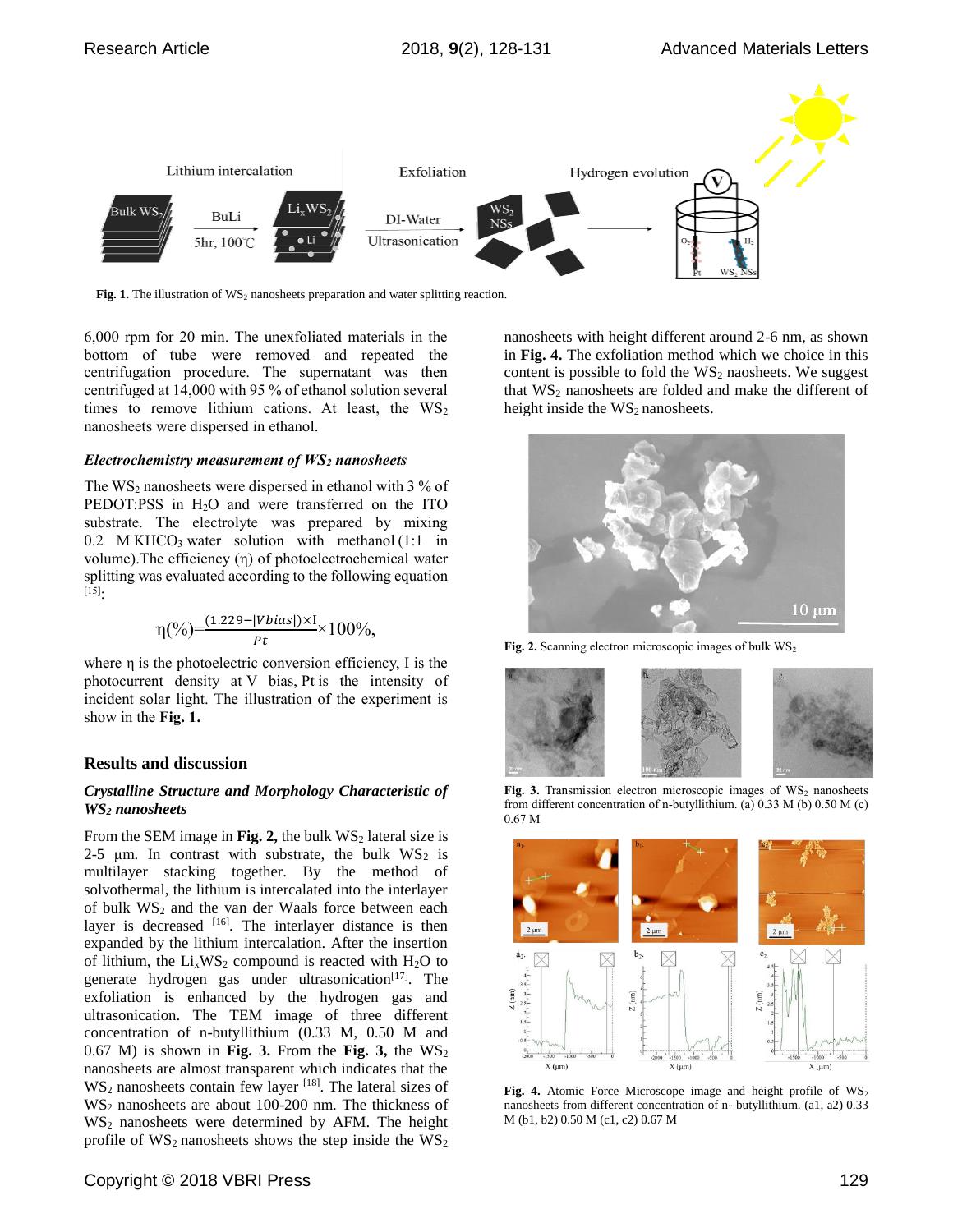

Fig. 5. UV-visible absorption spectra of WS<sub>2</sub> nanosheets from 0.33 M (red), 0.50 M (green) and 0.67 M (blue) of n-butyllithium.

#### *Optical properties of WS<sup>2</sup> nanosheets*

The **Fig. 5** is the UV-vis spectrum of  $WS_2$ nanosheets prepared by three different concentration of n-butyllithium. The  $2H$ -phase  $WS_2$  shows mainly three peak around 630 to 650 nm, 550-500 nm and 450-500 nm [19,20]. However, spectrum shows that the absorbance of increase with decreasing wavelength and absent of the three characteristic peak of  $2H-WS<sub>2</sub>$  which indicate that the WS<sub>2</sub> nanosheets are 1T phase.

#### *Photoelectrochemical water splitting*

The  $WS_2$  nanosheets for photoelectrochemical water splitting were measured with electrolyte of 0.2 M KHCO<sub>3</sub> in DI-water : methanol  $= 1:1$  solution under solar light radiation, as shown in **Fig. 6**. The efficiency was estimated according to following equation

$$
\eta(\%) = \frac{(1.229 - |Vbias|) \times I}{Pt} \times 100\%,
$$

the efficiency of  $WS_2$  is decreasing with increasing the concentration of n-butyllithium. The efficiency of  $WS_2$  nanosheets decreases with the increasing n-butyllithium concentration. The  $WS_2$  nanosheets prepared under the 0.33 M n-butyllithium solution show the highest efficiency among the other  $WS_2$  nanosheets and the hydrogen generation rate is  $4.81 \times 10^{-4}$  L/s·m<sup>2</sup>, as shown in **Table. 1**.

Table 1. Photoelectrochemical water splitting properties of WS<sub>2</sub> nanosheets under solar light radiation.

| <b>Parameters</b> |       |       |       | $J_{\text{max}}(A/m^2)$ $V_{\text{max}}$ (volt.) $ \eta_{\text{0max}}(\%) $ $H_{\text{2MAX}}(L/s \cdot m^2)$ |
|-------------------|-------|-------|-------|--------------------------------------------------------------------------------------------------------------|
| 0.33 <sub>M</sub> | 3.775 | 0.535 | 0.262 | $4.81 \times 10^{4}$                                                                                         |
| 0.50 <sub>M</sub> | 3.169 | 0.532 | 0.221 | $4.04 \times 10^{-4}$                                                                                        |
| 0.67 <sub>M</sub> | 2.652 | 0.535 | 0.184 | 3 38 $\times$ 10 <sup>-4</sup>                                                                               |



Fig. 6. J-V curve of WS<sub>2</sub> nanosheets from different concentration of n-butyllithium. (a) 0.33 M (b) 0.50 M (c) 0.67 M.

### **Conclusion**

We have successfully prepared the few-layered 1T-WS<sup>2</sup> nanosheets by lithium intercalation in a teflon lined autoclave at a temperature of  $100^0C$  for 5 hour. The lateral size of  $WS_2$  nanosheets are about several hundred nanometers and the number of layer is about three to six layers. The highest efficiency of photoelectrical water splitting is at 0.535 voltage with current density =  $3.775$  A/m<sup>2</sup> and the hydrogen generation rate =  $4.81 \times 10^{-4}$  L/s  $\cdot$  m<sup>2</sup>. The few-layered 1T-WS<sub>2</sub> nanosheets show a good candidate for hydrogen evolution.

#### **Acknowledgements**

This work was financially supported by Ministry of Science and Technology of Taiwan and Academia Sinica, which is gratefully acknowledged

#### **Supporting information**

Supporting informations are available from VBRI Press.

#### **References**

- 1. Geim, A. K.; Novoselov, K. S; Nat. Mater., **2007**, 6(3), 183-191. **DOI:** 10.1038/nmat1849
- 2. Zhang, Y. B.; Tan, Y. W.; Stormer, H. L.; Kim, P; Nature, **2005**, 438(7065), 201-204.
- **DOI:** 10.1038/nature04235
- 3. Novoselov, K. S.; Geim, A. K.; Morozov, S. V.; Jiang, D.;. Katsnelson, M. I; Grigorieva, I. V.; Dubonos, S. V.; Firsov, A. A; Nature, **2005**, 438(7065), 197-200. **DOI:** 10.1038/nature04233
- 4. Eda, G.; Yamaguchi, H.; Voiry, D.; Fujita, T.; Chen, M. W.; Chhowalla, M; Nano Letters, **2011**, 11(12), 5111-5116. **DOI:** 10.1021/nl201874w
- 5. Lukowski, M. A.; Daniel, A. S.; Meng, F.; Forticaux, A.; Li, L. S.; Jin, S; Journal of the American Chemical Society, **2013**, 135(28), 10274-10277.

**DOI:** 10.1021/ja404523s

- 6. Karunadasa, H. I.; Montalvo, E.; Sun, Y. J.; Majda, M.; Long, J. R.; Chang, C. J; Science, **2012**, 335(6069), 698-702. **DOI:** 10.1126/science.1215868
- 7. Merki, D.; Fierro, S.; Vrubel, H.; Hu, X. L; Chem. Sci., **2011**, 2(7), 1262-1267. **DOI:** 10.1039/c1sc00117e